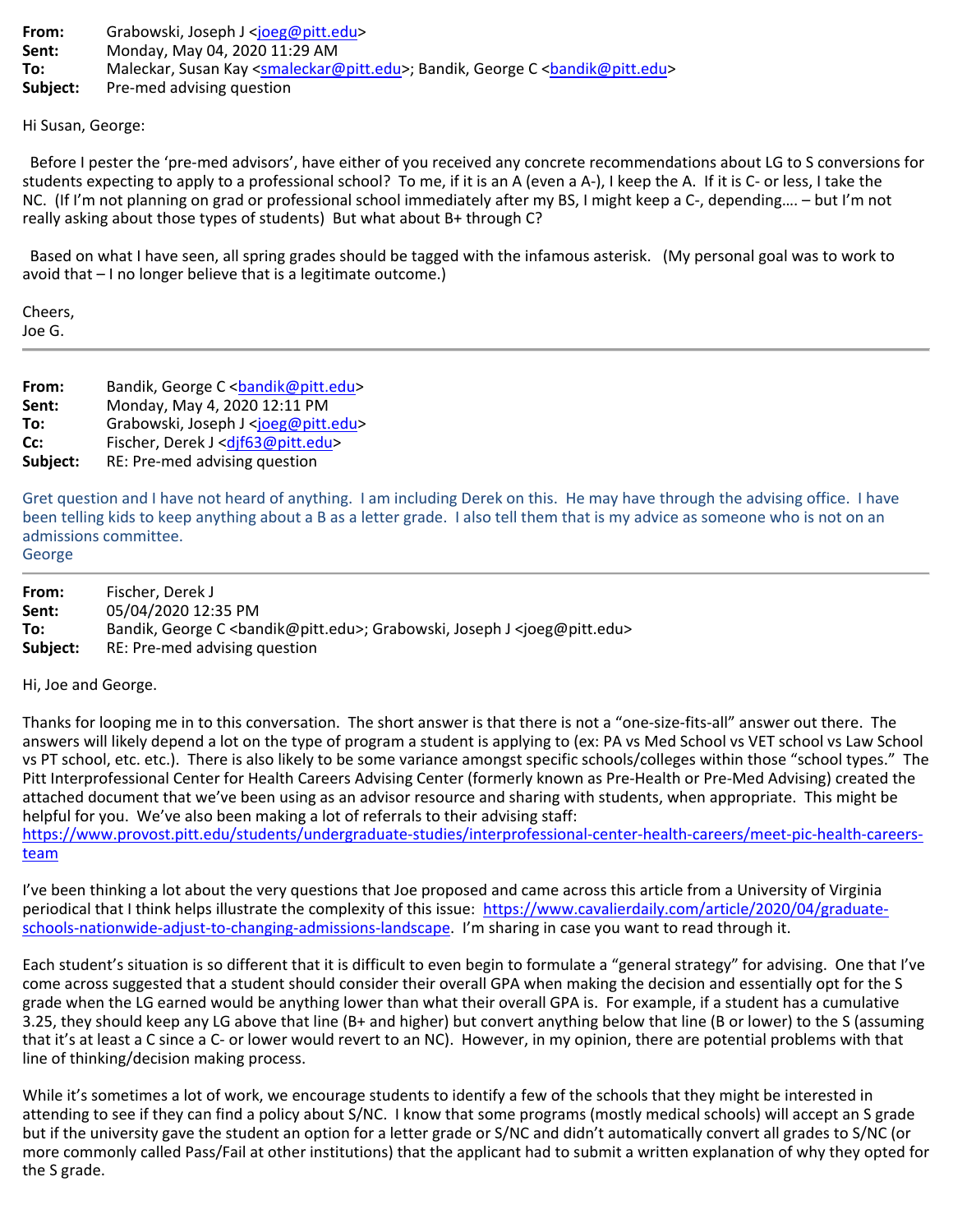Not sure if this is helpful at all but again, there isn't "a way" or "right way" for each student to proceed. I think it's very individualized and depending on the student's specific circumstance.

**Derek Fischer** Director – Academic Advising Center

University of Pittsburgh Kenneth P. Dietrich School of Arts and Sciences 201 Thackeray Hall 412.624.6444 he | him | his

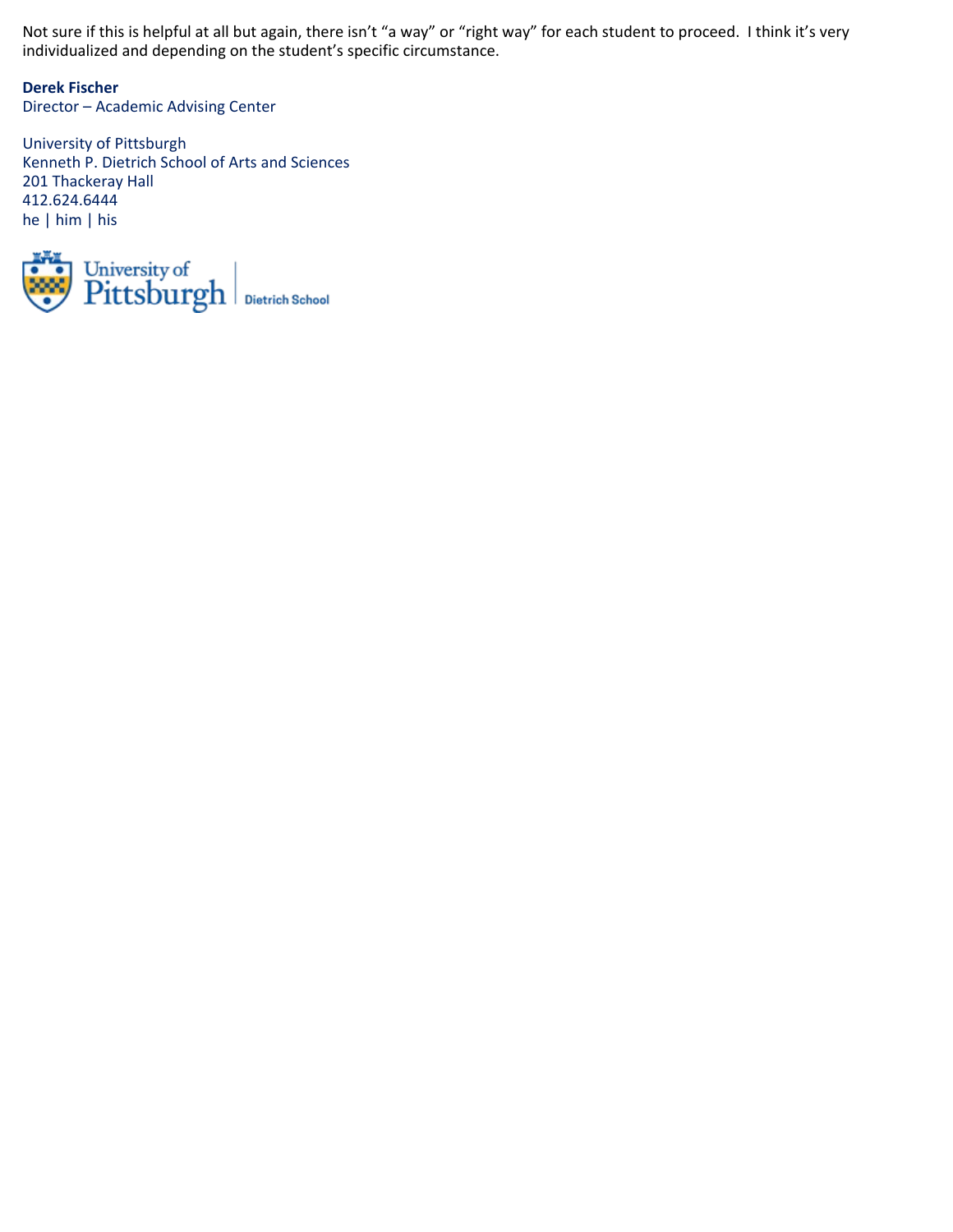

## Information for Advising Pre-Health Students on S/NC Grade Option

**University of Pittsburgh School of Medicine** will accept S/NC for courses taken in spring 2020 term only. The only exception is for students in the Guaranteed Admissions Program (GAP) and Summer Premedical Academic Enrichment Program (SPAEP) Early Assurance. GAP students must receive letter grades. SPAEP Early Assurance students must have receive letter grades unless their college/university does not offer a letter grade option and only offers S/NC (or P/F).

**University of Pittsburgh School of Pharmacy** will accept S/NC

**University of Pittsburgh School of Health and Rehabilitation Sciences** will accept S/NC

**University of Alabama:** tips for individual situations [https://www.uab.edu/medicine/home/images/future\\_student/student\\_advice\\_letters/FAQs\\_covid19\\_0](https://www.uab.edu/medicine/home/images/future_student/student_advice_letters/FAQs_covid19_040920.pdf) [40920.pdf](https://www.uab.edu/medicine/home/images/future_student/student_advice_letters/FAQs_covid19_040920.pdf)

**University of California, San Diego** will accept P/F for spring 2020 courses, with no preference for letter grades. Se[e https://medschool.ucsd.edu/admissions/Pages/default.aspx](https://medschool.ucsd.edu/admissions/Pages/default.aspx)

**University of California, San Francisco** will accept P/F for spring 2020 courses, no preference for letter grades. May apply prior to taking the MCAT. See [https://meded.ucsf.edu/admissions-md-program.](https://meded.ucsf.edu/admissions-md-program)

**University of Florida** will accept P/F for spring 2020, no preference for letter grades. See <https://admissions.med.ufl.edu/admission-requirements/regular-admission-requirements/>

**University of Kansas** prefers letter grades, but will accept P/F for courses taken in spring 2020 only. See <http://www.kumc.edu/school-of-medicine/education/admissions/premedical-requirements.html>

**University of Kentucky** will accept P/F for prerequisite courses taken in spring 2020. See <https://meded.med.uky.edu/how-apply>

**University of Louisville** will accept P/F for courses taken in spring 2020 only. No preference for letter grades is stated. <https://louisville.edu/medicine/admissions/app-process/complete-prerequisites>

**Boston University School of Medicine** is offering some flexibility and provides tips at <http://www.bumc.bu.edu/busm/admissions/application-process/>

**Central Michigan University** is accepting P/F (or credit/no credit) for courses completed in spring 2020 only. They do not state a preference for letter grades. See <https://www.cmich.edu/colleges/med/Education/MD/Admissions/Prospective/Pages/Req.aspx>

**University of Michigan** will accept P/F whether mandated or personal decision. <https://medicine.umich.edu/medschool/education/md-program/md-admissions/requirements>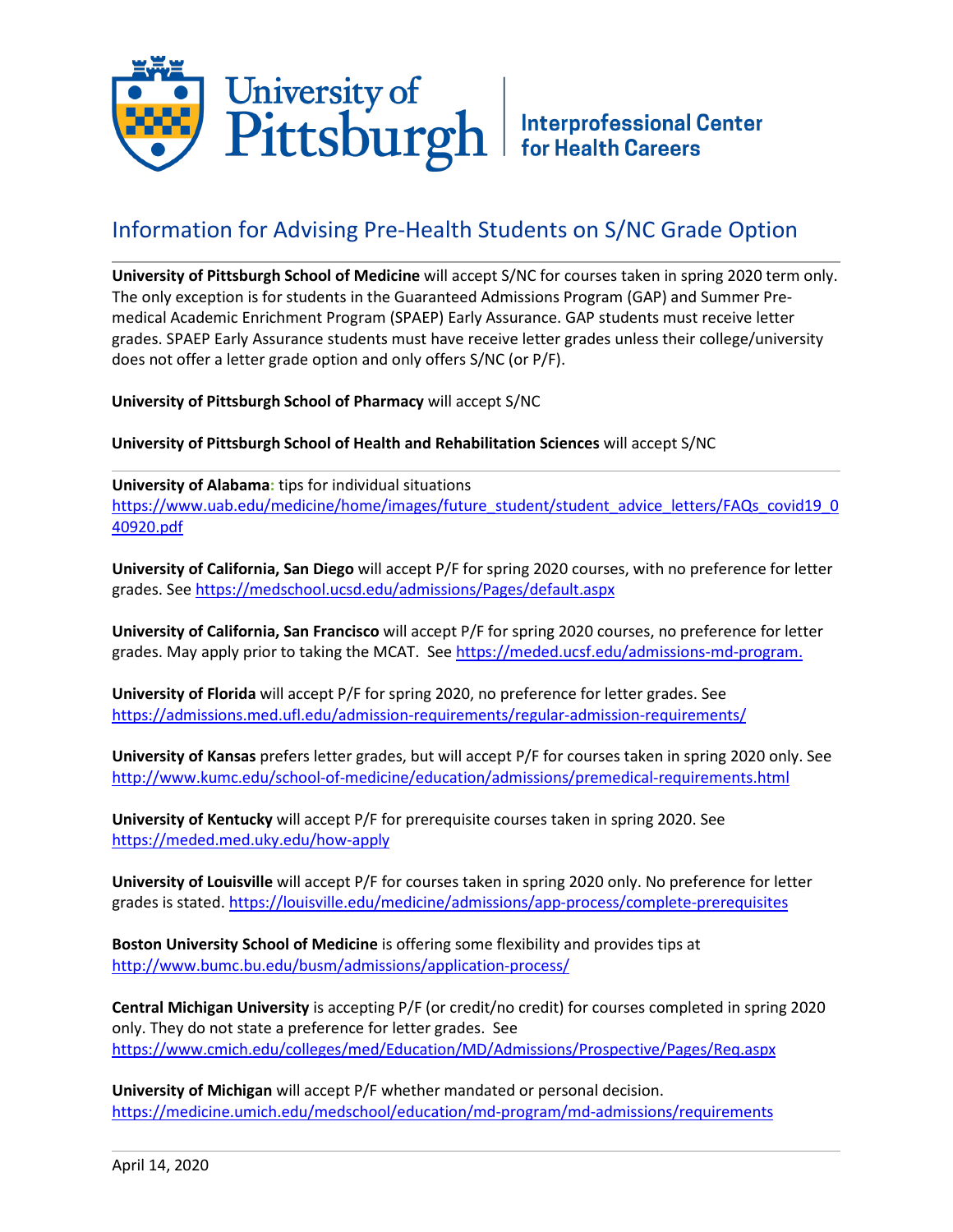**Wayne State**: Strongly recommend letter grades <https://www.med.wayne.edu/admissions/preparation>

**University of Minnesota:** Will accept P/F <https://med.umn.edu/admissions>

**University of Missouri-Columbia:** Strongly recommend letter grades <https://medicine.missouri.edu/education/admissions/md-application-requirements>

**Washington University in St. Louis**: Accepting P/F, no preference for letter grades <https://mdadmissions.wustl.edu/how-to-apply/requirements/>

**Rutgers:** Accepting P/F, did not indicate preference for letter grades.

**University of Nevada-Las Vegas:** Will accept P/F <https://www.unlv.edu/medicine/applicants>

**University of Nevada-Reno:** Will accept P/F <https://med.unr.edu/md-admissions/md-program/application-requirements>

**Albany College:** Will accept P/F grades for the Spring 2020 semester per email communication

**Cornell**: Will accept P/F for Spring 2020 <https://medicaleducation.weill.cornell.edu/admissions/selection-criteria-requirements>

**University of Rochester:** prefers letter grades, but will accept P/F <https://www.urmc.rochester.edu/education/md/admissions/apply.aspx>

**University of North Carolina Chapel Hill:** Will accept P/F <https://www.med.unc.edu/admit/requirements/academic-requirements/>

**Wake Forest:** Accepting P/F (no preference for letter grades) if BCPM is 3.2 [https://school.wakehealth.edu/Education-and-Training/MD-Program/Application-Requirements-and-](https://school.wakehealth.edu/Education-and-Training/MD-Program/Application-Requirements-and-Technical-Standards)[Technical-Standards](https://school.wakehealth.edu/Education-and-Training/MD-Program/Application-Requirements-and-Technical-Standards)

**Case Western Reserve University** prefers letter grades, but will accept up to 10hrs of P/F for BCPM from spring 2020 only. Se[e https://case.edu/medicine/admissions-programs/md-programs](https://case.edu/medicine/admissions-programs/md-programs)

**The University of Pennsylvania** prefers letter grades. Any applicant who was provided the option to continue with the typical grading system but elected P/F for prerequisite courses will be required to provide a written explanation of his/her decision on the secondary application. See <https://www.med.upenn.edu/admissions/admissions.html>

**University of South Carolina-Greenville:** Will accept P/F Spring 2020, no preference for letter grades [https://sc.edu/study/colleges\\_schools/medicine\\_greenville/admissions/index.php](https://sc.edu/study/colleges_schools/medicine_greenville/admissions/index.php)

**All Texas Schools:** Will accept P/F Spring 2020, no preference for letter grades <https://www.txhes.com/newsroom/updates/tmdsas-covid-impacts-ey21.html>

**University of Utah:** Will accept P/F Spring 2020, no preference for letter grades <https://medicine.utah.edu/students/programs/md/admissions/where-to-begin.php>

**University of Virginia:** Will accept P/F, no preference for letter grades <https://med.virginia.edu/admissions/>